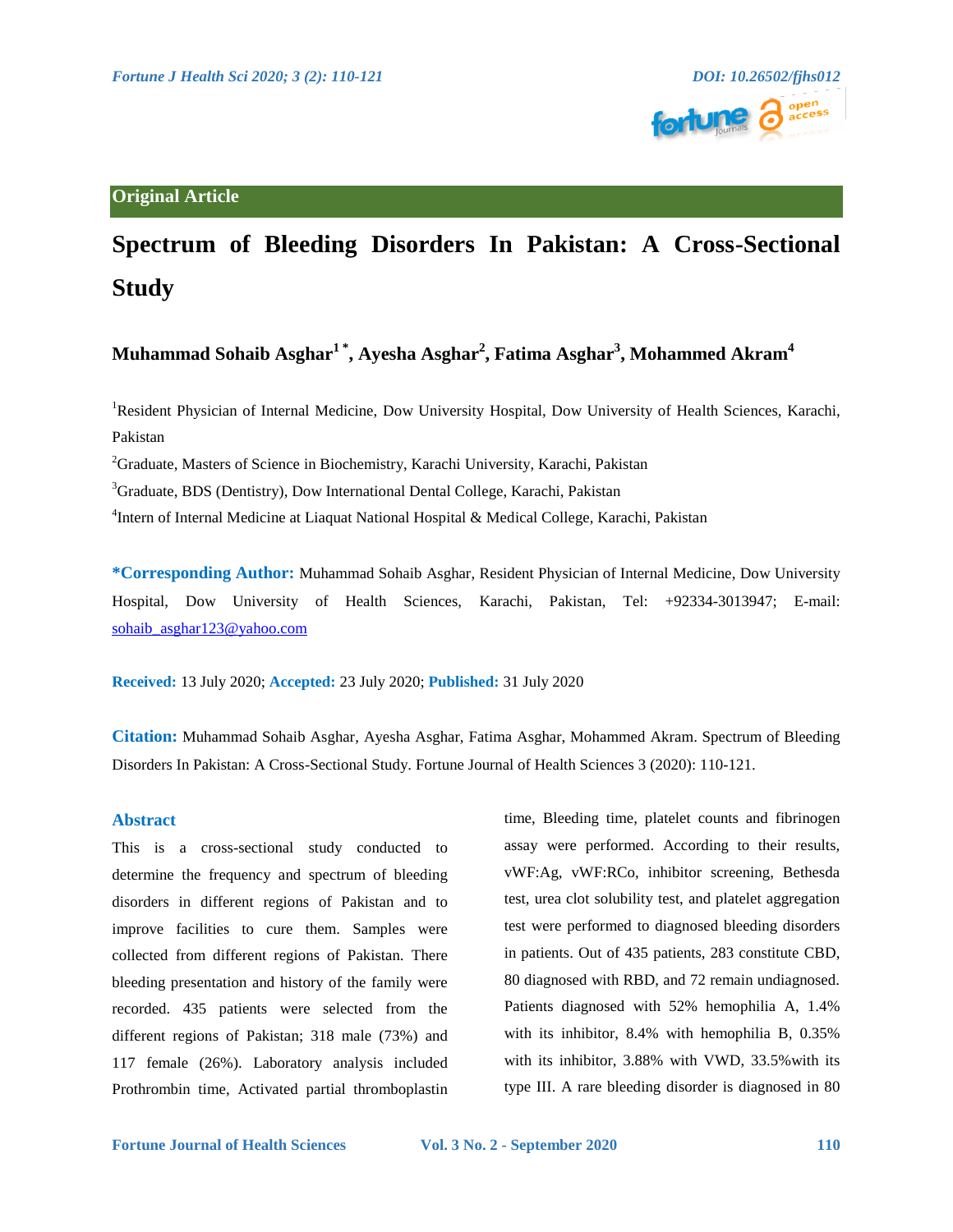subjects with 20% fibrinogen, 16.25% FXIII, 15% FVII, 11.25% FV, 10% vitamin k dependent factors, 8.25% GT, 5% FXII and epinephrine, 2.5% FII and FX and 1.25% FV + FVIII, BSS and FXI deficiencies. Clinical bleeding episodes varied in patients with respect to its deficiencies include gum bleeding, menorrhagia, hematoma, bruises, umbilical cord bleeding, hemorrhagia, and hemarthrosis. Study shows that hemophilia A is more frequent than hemophilia B. vWD type III has a higher prevalence. In RBD, fibrinogen deficiency is the most common, followed by FXIII, FVII, and FV respectively.

**Keywords:** Bleeding; Disorders; Hemophilia

### **Introduction**

The clinical presentation of bleeding disorder prevalence is worldwide. Haemophilia and von Willebrand disease is the most frequent disorder among all the bleeding disorders. They both constitute about 95 to 97% of all inherited bleeding disorders [1]. Prevalence of other inherited recessive disorders, transmitted in both sexes was rare and uncommon among them [1]. But their prevalence is comparatively high in the areas where marriages among blood-relations are common [2]. Pakistan has high rates of consanguineous marriages [3]. The disorders which are found rarely are deficiencies of factors that involve in the coagulation process and abnormal functioning of platelets. These disorders constitute 3 to 5% of all bleeding disorders [1].

The rare bleeding disorders include deficiencies of clotting factors I, II, V, VII, X, XI, XIII, vitamin K dependent clotting factors [II, VII, IX, and X],  $V \&$ VIII, and von Willebrand disease type 3, Glanzmann thrombasthenia (GT) and Bernard-Soulier syndrome

(BSS). The presentation and bleeding pattern and episodes in these patients vary according to the etiology of each disorder. Rarely, Life-threatening bleeding episodes also occurred, e.g. CNS or musculoskeletal bleeding.

Haemophilia is a quantitative and qualitative Xlinked inherited bleeding disorder. It is characterized as hemophilia A and hemophilia B with deficiency and defects of factor VIII and IX respectively with the frequency of about 1 in 5,000 and 1 in 25,000 [4]. Depending upon its factor level it categorized into severe (factor level <1 IU/dl), moderate (1-5 IU/dl), and mild forms (5-40 IU/dl) [5]. VWD is an inherited disorder of autosomal dominant or recessive pattern. It is characterized as a defect in von Willebrand factor (large multimeric glycoprotein) gene on chromosome 12 [6]. VWD is characterized as a quantitative defect of VWF as type I and III and type II as a qualitative defect of factor. VWD type III is the rarest but severe type and it is associated with the total absence of VW factor [7].

Bernard-Soulier syndrome is an autosomal recessive disorder that has a prevalence of 1/1,000,000 [8]. Platelets from BSS patients lack the major surface membrane glycoprotein complex, glycoprotein (GP) Ib-IX-V [9]. Glanzmann thrombasthenia is the most frequently diagnosed inherited disorder of platelet function with prevalence 1 per 10, 00,000 [10]. Patients with GT lack or have nonfunctional αIIbβ3 integrin [11]. Fibrinogen deficiency has a prevalence of 1 in 1,000,000. It is divided into types I (afibrinogenemia) and II (hypofibrinogenemia) on the basis of quantitative defect and dysfibrinogenemia and hypodysfibrinogenemia based on qualitative defect [12]. Prothrombin deficiency has a prevalence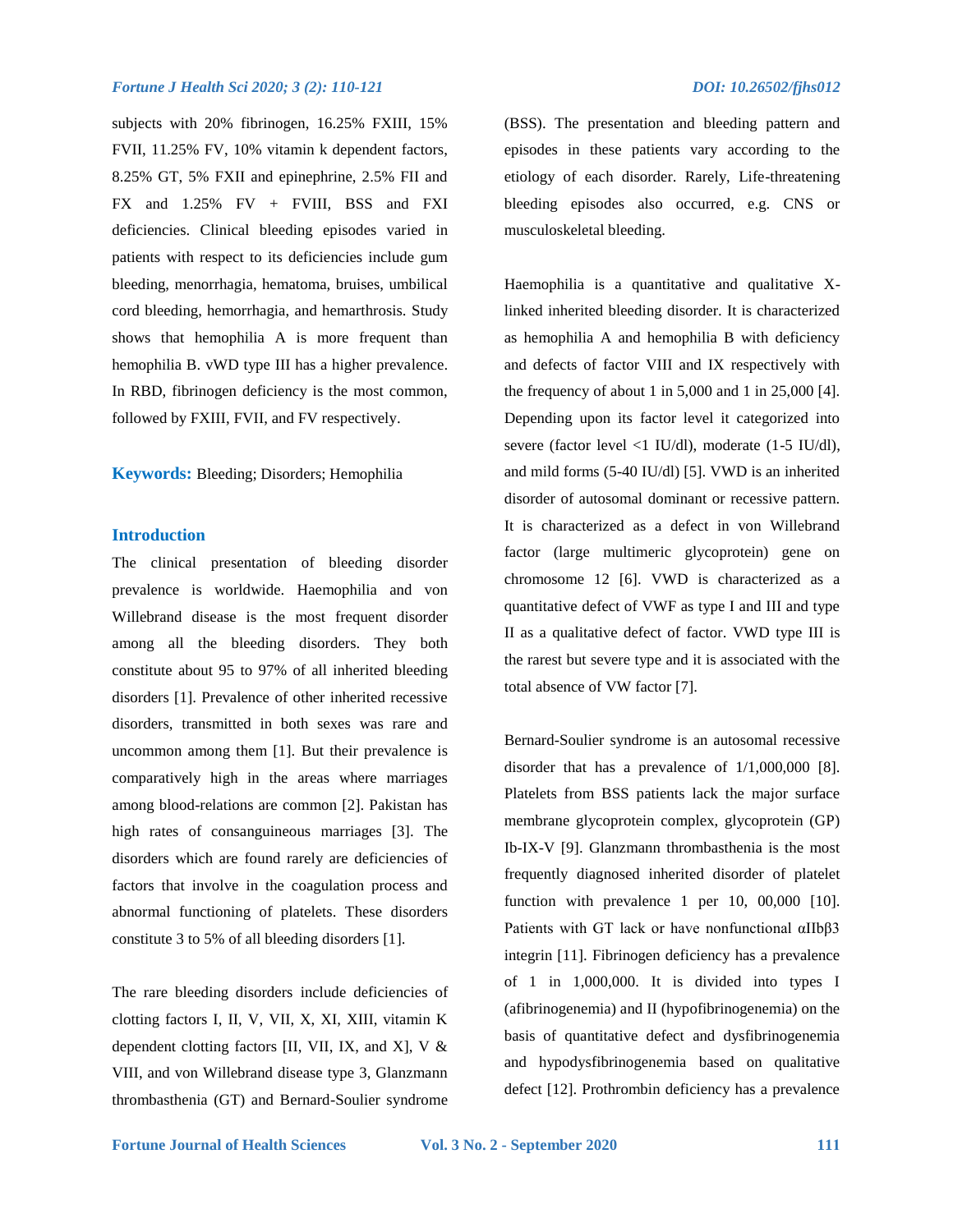## *Fortune J Health Sci 2020; 3 (2): 110-121 DOI: 10.26502/fjhs012*

of approximately 1 in 2,000,000 [13]. Factor V [FV] deficiency has Prevalence of about 1 per 1,000,000 [14]. Combined deficiency of factor V and VIII are associated with mutations in the *LMAN1* and *MCFD2*  genes [15]. Factor VII deficiency presents as a hemophilia-like bleeding disorder with an estimated prevalence is 1 in 300,000 - 500,000 [16]. Factor X has an estimated prevalence of 1 in 1,000,000 individuals [17]. Occurrence of factor XI is approximately 1 per 1,000,000 [18]. Factor XI, XII, XIII is also an inherited disorder and prevalence among the population. Vitamin K is required in the

synthesis of factors like factor II, VII, XI, X, prothrombin and protein C, and S, which are the part of the coagulation pathway, its deficiency also serves as a bleeding disorder [19, 20] Approx. 1 in 2 million of the population is suffered from FII and FVIII deficiencies and 1 in 50,000 patients were recorded for FVII deficiency in a general population [21].

The aim of the study is to determine the frequency and spectrum of bleeding disorders in different regions of Pakistan and to improve facilities to cure them.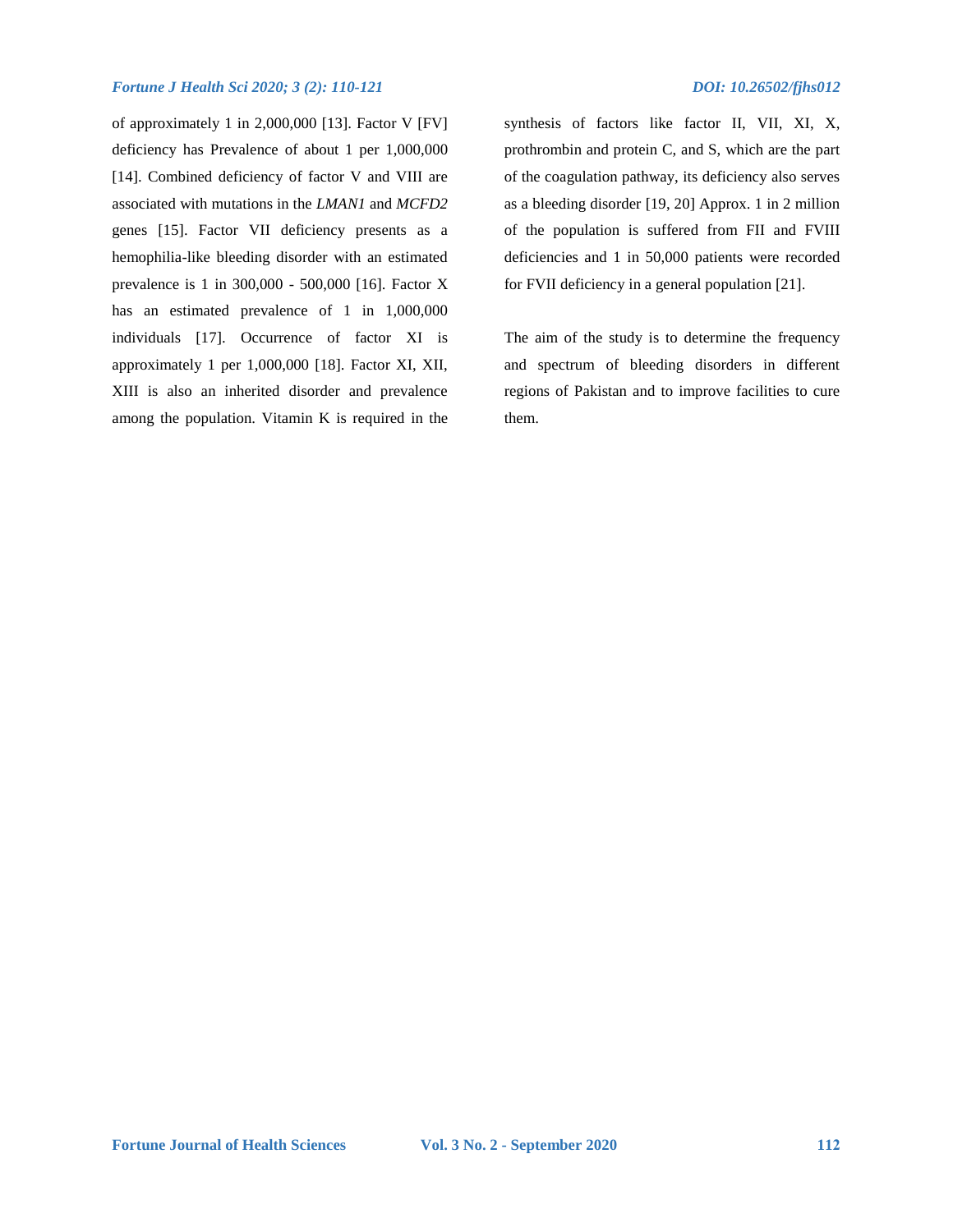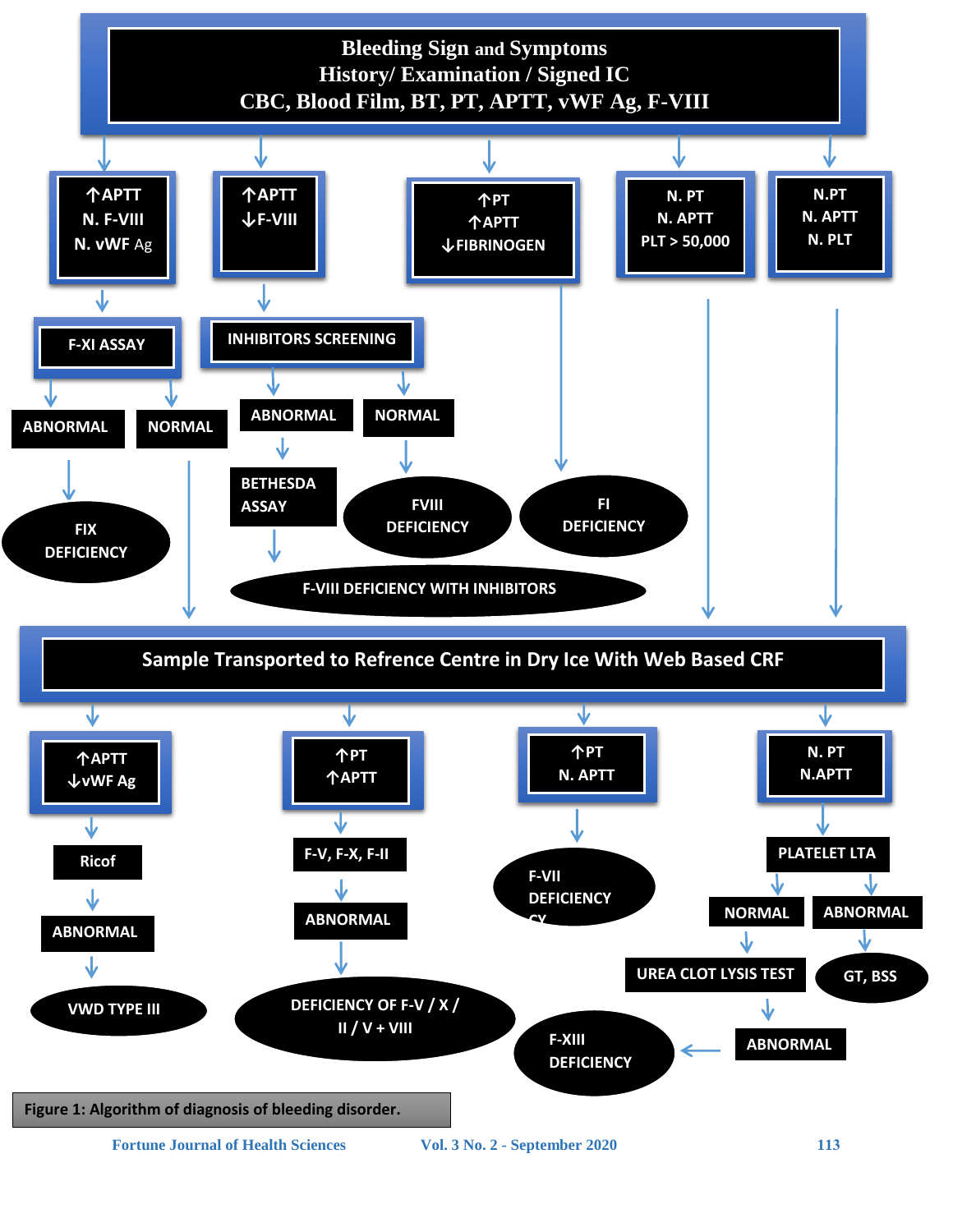#### **Methods**

The study was carried out in the department of biochemistry, University of Karachi, Pakistan, and department of hematology, National Institute of Blood Disease and Bone Marrow Transplantation, Karachi, Pakistan. This cross-sectional multi-center study was coordinated from NIBD (hematology tertiary care center) in Karachi. Samples were collected from patients residing in urban and rural areas of the province of Sindh (NIBD and Fatimid foundation Karachi), Punjab [Chughtai's laboratory and the Children's Hospital Lahore (CHL)], Islamabad [Pakistan Atomic Energy Commission hospital (PAEC)] and Khyber Pakhtunkhwa (KPK) [Hayatabad Medical College (HMC), Lady Reading Hospital (LRH), Peshawar]. Some patients may either misdiagnosed or remain undiagnosed and labeled as bleeding disorder patients because there was a severe lack of diagnostic facilities in Pakistan. It is a cross-sectional study in which patients with a history of bleeding tendencies were selected and their history, symptomal bleeding episodes, and clinical findings were recorded. Data collected included a detailed history of bleeding, family history, and demographic data. The bleeding score was assessed using the Tosetto bleeding score method [22]. Samples were collected into trisodium citrate 0.109 M 3.2%. Initially, the samples were collected and processed at local reference centers and platelet-poor plasma was collected in labeled aliquots and then transported to study coordinating center (NIBD, Karachi) in different phases via maintaining cold chain aliquots that centrifuged at 1200-1500 x G for 15 minutes under a suitable temperature of about 18- 25°C then samples were frozen at -40°C or -80°C for required time without loss of most hemostatic activity. Laboratory analysis included prothrombin time (PT), activated partial thromboplastin time (APTT), bleeding time (BT), platelet counts, and fibrinogen assay were performed. First-line coagulation profile including manual prothrombin time (PT) [23] and activated partial thromboplastin time (APTT) [24]. Bleeding time was determined using the Dukes methodology and fibrinogen levels by the Clauss method [25]. Patients with prolonged APTT were tested for factors VIII (FVIII) and IX (FIX). This was done using the one-stage APTT based factor assay [26]. If FVIII was low, von Willebrand factor: antigen (vWF:Ag) and von Willebrand factor: ristocetin cofactor (vWF:RCo) were performed. Inhibitor screening and Bethesda test are performed when FVII is low. When PT and APTT both were prolonged and fibrinogen is low, FV, FX, and FII were tested. Factors II, V, and X were tested using an assay based on PT. Factors II, V, and X were tested using an assay based on PT.

In patients with normal PT and APTT, we suspected platelet disorder like Glanzmann thrombasthenia and Bernard Soulier Syndrome. Peripheral blood samples were analyzed to identify any platelet morphological abnormalities. Platelet aggregation studies were done when there was prolonged BT on a standard aggregometer (Helena Aggram, Beaumont, Texas) using standard aggregation reagents (ADP: 2.25µM; Adrenaline: 5µM; Collagen 4µg/ml; Ristocetin 0.5mg/ml; Arachidonic acid: 500µg/ml). Urea clot solubility test was done when all coagulation tests were normal using commercially available thrombin, on those patients whose tests turned to be negative for other coagulation tests.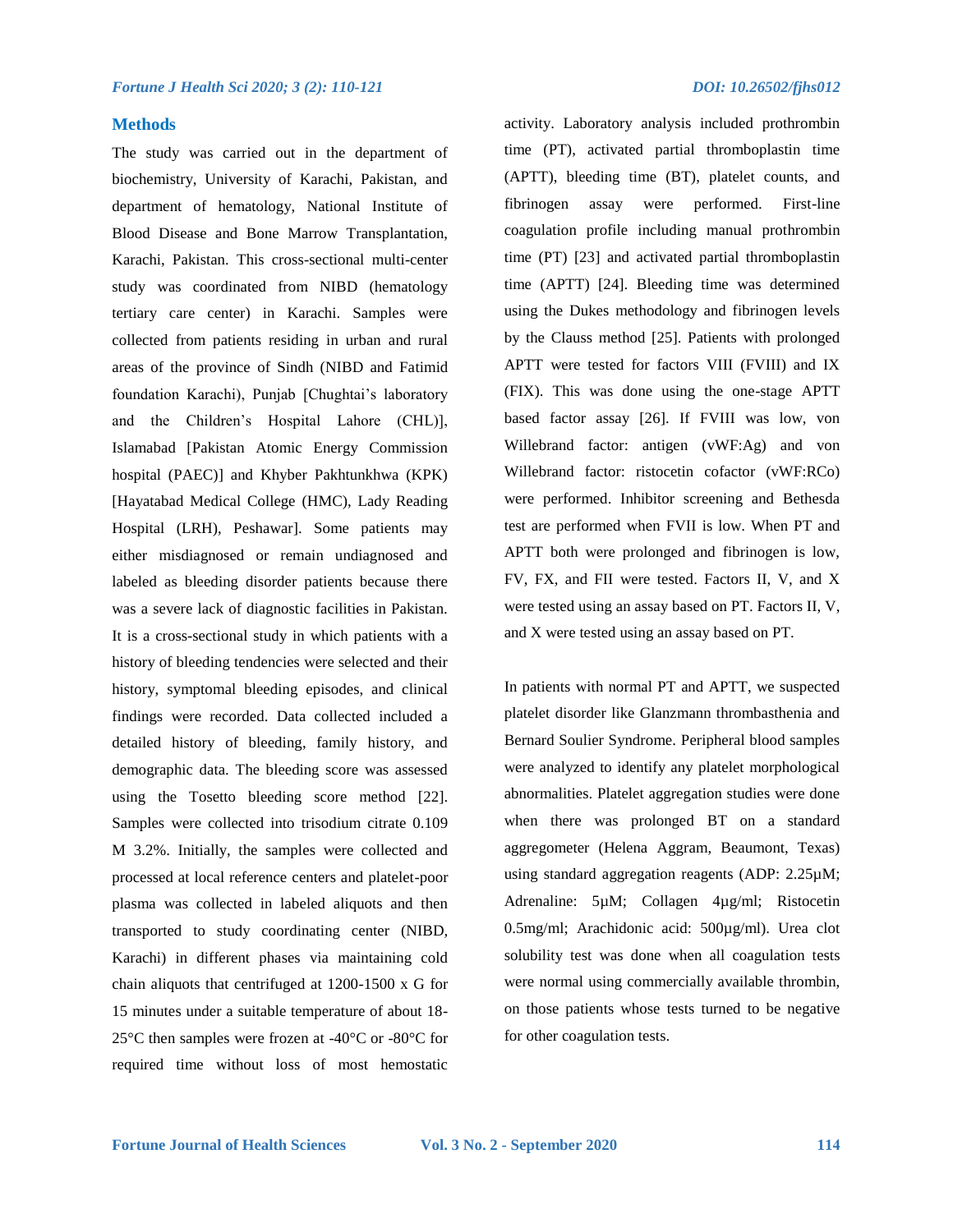#### **Results**

Out of 435 patients diagnosed with bleeding disorders, 283 subjects had CBDs (65%) and 80 subjects diagnosed with RBDs (18%). Consanguinity is present in 89% of cases.

Among 283 subjects with CBDs, 236 (83%) were male and 47 (16%) were female. 148 subjects suffering from hemophilia A (52.2%) while only 4 subjects with its inhibitors (1.4%). 24 subjects diagnosed with hemophilia B (8.4%) while 1 patient with its inhibitor (0.35%). VWD is found in 11 patients (3.88%) while type III is occurring in 95 patients (33.5%). Haemophilia A is more frequent as compared to hemophilia B. VWD type 3 is present in a high proportion in the population (Figure 2).

Rare bleeding disorder found in 80 patients (18.39%) 46 males (57.5%) and 34 females (42.5%). The most common deficiency was fibrinogen deficiency with 16 patients (20%), followed by F-XIII deficiency with 13 patients (16.25%), 12 with F-VII deficiency (15%), 9 with F-V deficiency (11.25%), Vitamin K dependent factor deficiency was found in 8 patients (10%), platelets function defects found in 7 with GT (8.75%), 4 with F-XII deficiency (5%), epinephrine receptor defect found in 4 patients (5%) 2 suffer with F-II deficiency (2.5%), 2 with F-X deficiency (2.5%), 1 with F-V + VIII deficiency  $(1.25\%)$ , 1 with F-XI deficiency  $(1.25\%)$ , and 1 with BSS  $(1.25\%)$ . (Figure 3) 70 patients were remain undiagnosed (16.09%).

Comparative patient's data and hemostatic status diagnosed by performing different tests on several patients samples taken from different labs of provinces of Pakistan (Figure 4).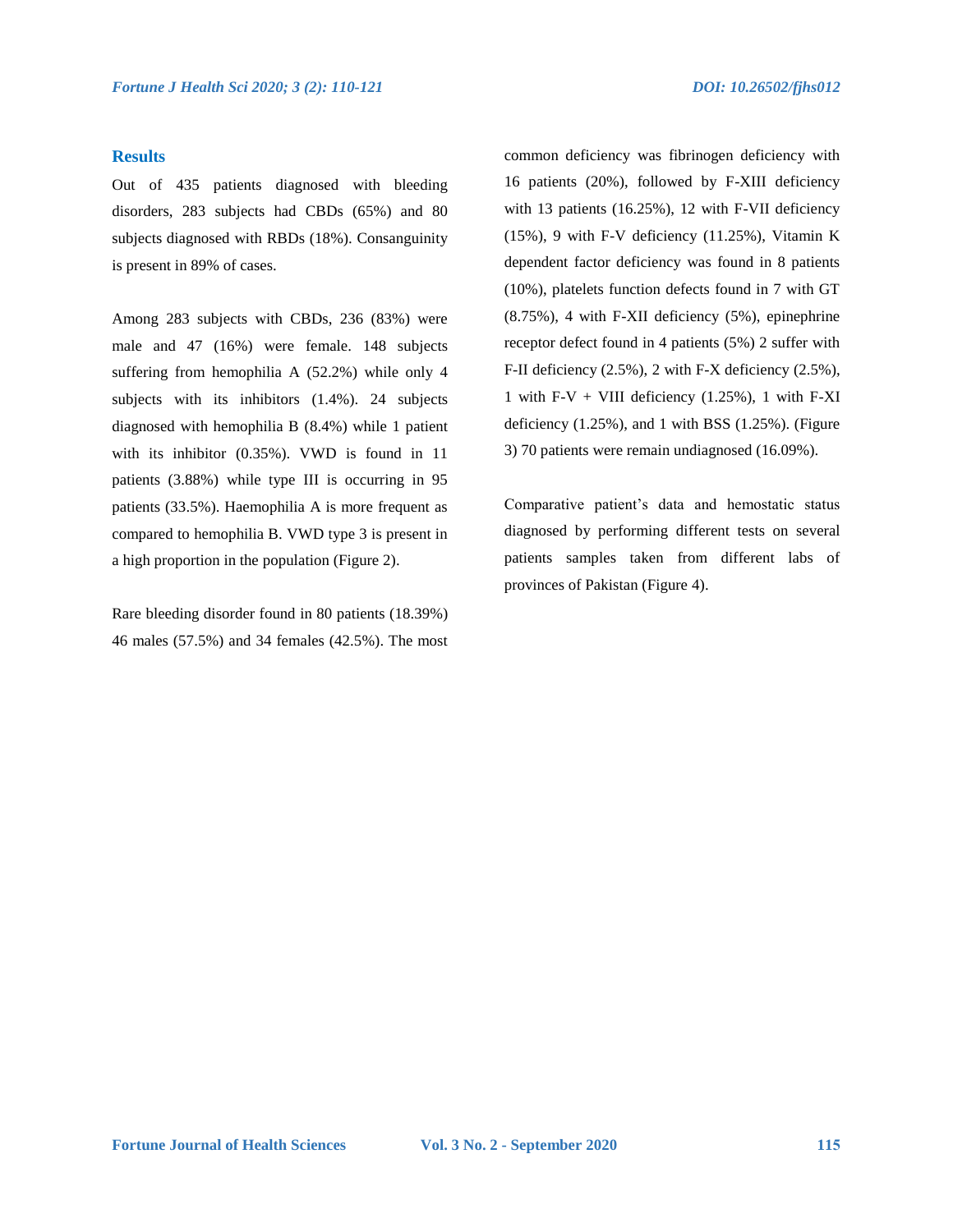## **Figure 2:**



## **Figure 3:**

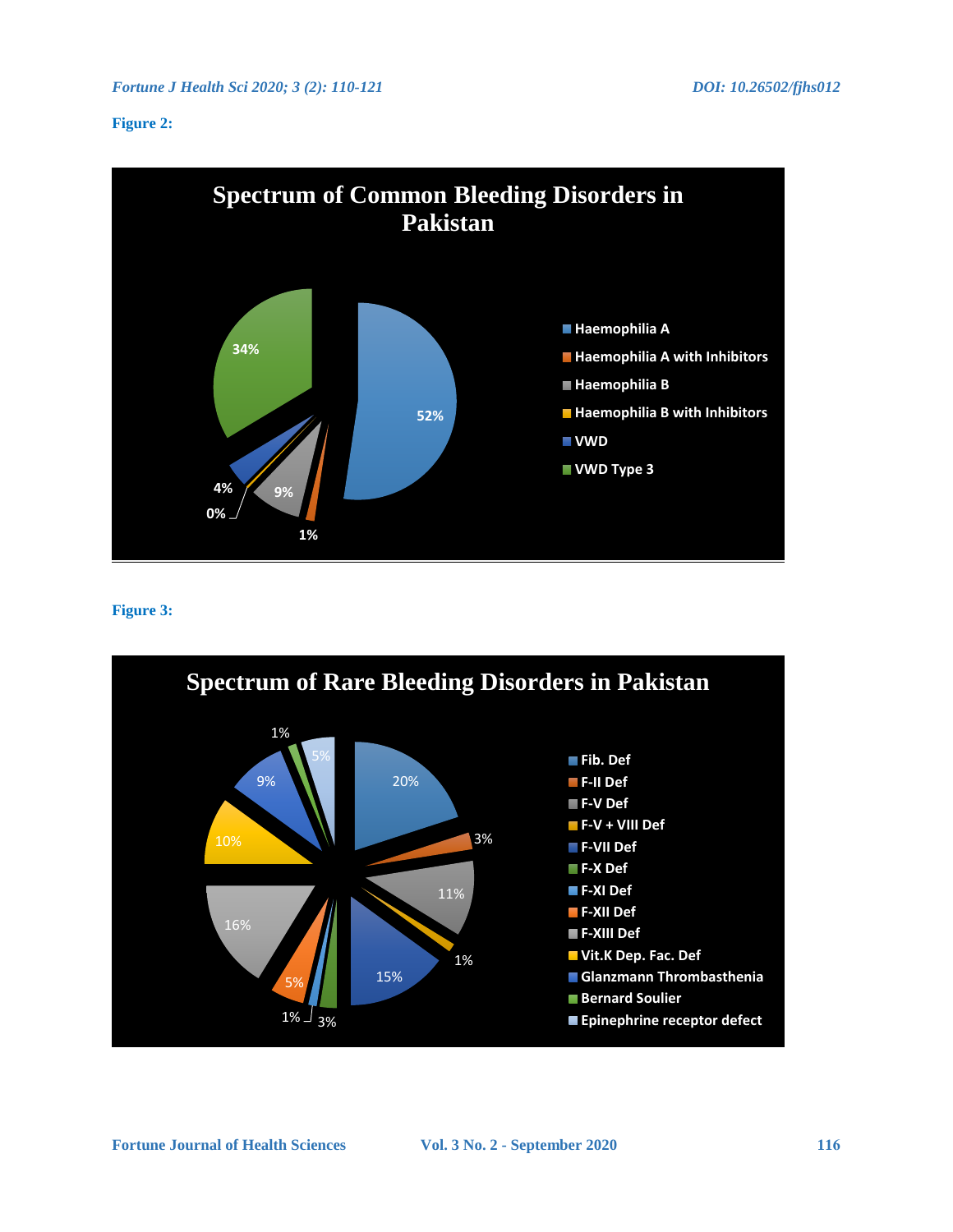## **Figure 4:**



Clinical bleeding episodes are reported as gum bleeding (52-36%), easy bruising (37%), Spontaneous bleeding (6%), Menorrhagia (6%), hemorrhage (4%) Gum bleeding was more prominent in patients with Glanzmann thrombasthenia, Bernard-Soulier syndrome, hemarthrosis was most common in patients suffering from factor VII deficiency, and hematoma is prominent with patients with factor XIII, factor V and vitamin K dependent clotting factor deficiency. Patients with factor XIII deficiency had the highest incidence of prolonged umbilical cord bleeding. Prolonged bleeding after trauma was associated with factor VII and vitamin K dependant clotting factor deficiency, GT, and BSS. Easy bruising is a prominent feature of GT, BSS, and factor XI deficiency according to our study cohort (Table 1).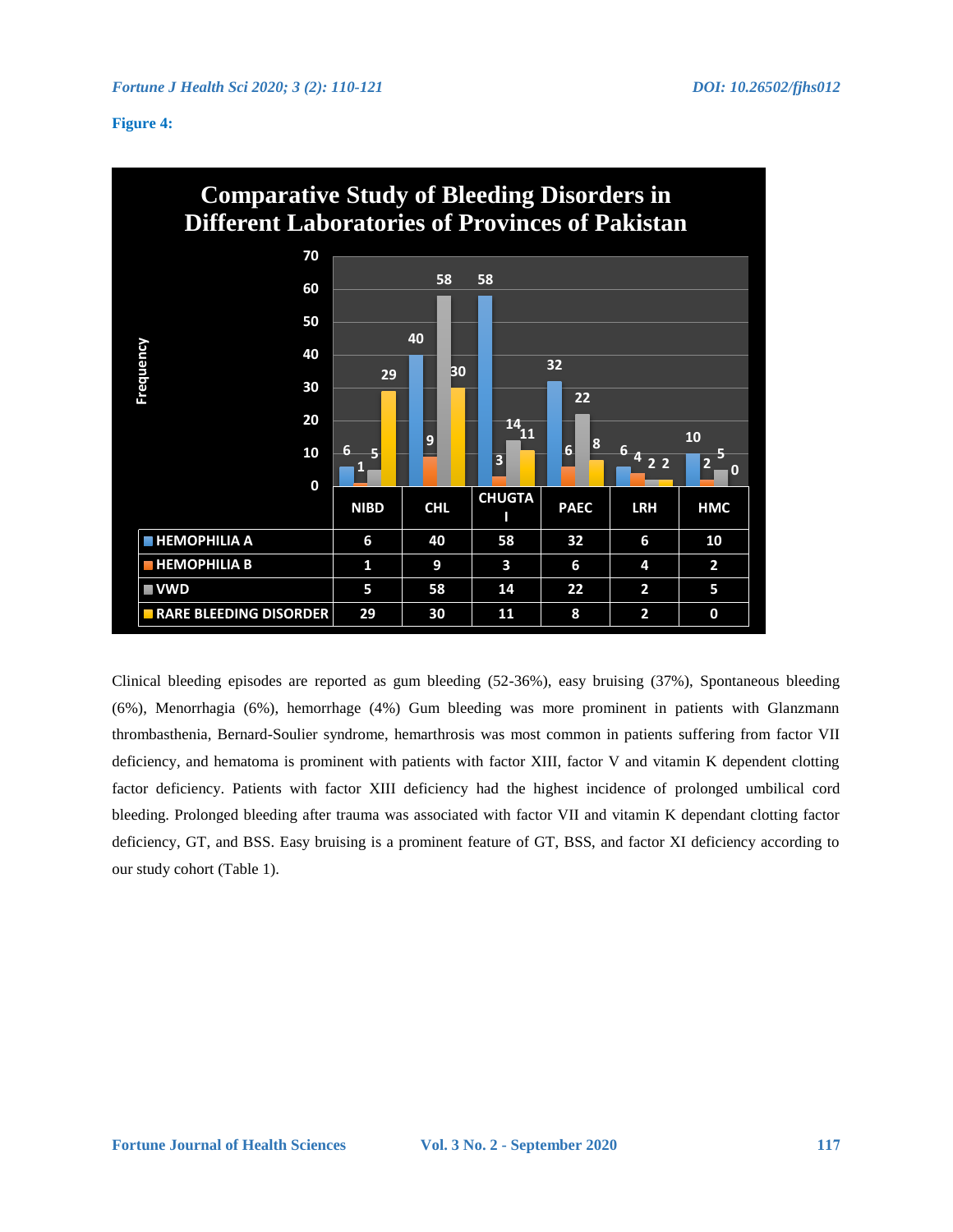## **Table 1:**

| <b>Bleeding Disorders</b> | Gum           | Hemart          | Hemato | Epistax                | Menorr          | Umbilica                                 | <b>Bleed</b>             | <b>Bruises</b>    | <b>ICH</b>               | <b>Bleed</b>            | <b>Bleedin</b>  |
|---------------------------|---------------|-----------------|--------|------------------------|-----------------|------------------------------------------|--------------------------|-------------------|--------------------------|-------------------------|-----------------|
|                           | bleedi        | hrosis          | ma     | $\mathrm{i}\mathbf{s}$ | hagia           | $\mathbf{1}$<br>$\overline{\text{cord}}$ | ing                      |                   |                          | ing                     | g score         |
|                           | ng            | $\%$            | $\%$   |                        | $\%$            | bleed%                                   | after                    | $\%$              | $\%$                     | Grade                   |                 |
|                           | $\frac{0}{6}$ |                 |        | $\%$                   |                 |                                          | traum                    |                   |                          | $s^*$                   |                 |
|                           |               |                 |        |                        |                 |                                          | $a\%$                    |                   |                          |                         |                 |
| <b>VWD</b><br>3<br>type   | 53.2          | 7.6             | 16.15  | 32.3                   | 11.4            | 10.45                                    | $\overline{\phantom{a}}$ | 12.3              | $\overline{\phantom{a}}$ | $\rm II$                | 13.5            |
| disorder.                 |               |                 |        |                        |                 |                                          |                          |                   |                          |                         |                 |
| Fibrinogen                | 6.25          | 18.75           | 50     | $\overline{25}$        | $\Box$          | $\overline{\phantom{a}}$                 | 68.7                     | 43.75             | $\Box$                   | $\rm II$                | 12.5            |
| <b>Factor XIII</b>        | 84.6          |                 | 46.15  | 69.2                   | 46.1            | 84.6                                     | 38.4                     | 69.2              | 7.69                     | $\rm II$                | 11.5            |
| Factor VII                | 75            | 66.7            | 58.3   | 91.6                   | 46.1            |                                          | 91.6                     | $\overline{75}$   | 16.6                     | $\rm III$               | 12              |
| Factor V                  | 77.8          | 22.2            | 66.7   | 55.6                   | 55.6            | $\mathbb{Z}^2$                           | 44.4                     | $\overline{55.6}$ | 11.1                     | $\overline{\mathbf{u}}$ | $\overline{11}$ |
| Vitamin<br>$\bf K$        | 87.5          | ÷.              | 62.5   | $\overline{25}$        | 37.5            | 62.5                                     | 87.5                     | 62.5              | ÷,                       | $\overline{\mathbf{I}}$ | 12              |
| dependent clotting        |               |                 |        |                        |                 |                                          |                          |                   |                          |                         |                 |
| factors                   |               |                 |        |                        |                 |                                          |                          |                   |                          |                         |                 |
| Glanzmann                 | 85.7          | $\blacksquare$  | 14.2   | 71.4                   | 28.5            | 57.1                                     | 100                      | 71.4              | $\Box$                   | $\rm II$                | 11              |
| Thrombasthenia            |               |                 |        |                        |                 |                                          |                          |                   |                          |                         |                 |
| Factor II                 | 100           | $\overline{50}$ | 100    | $\overline{50}$        | $\overline{50}$ | $\overline{\phantom{a}}$                 | $\mathbb{L}$             | $\overline{50}$   | $\Box$                   | $\overline{\mathbf{u}}$ | 10              |
| Factor X                  | 50            | 100             | 100    | $\Box$                 | 100             | 100                                      | $\equiv$                 |                   | $\Box$                   | $\rm II$                | 12              |
| Combined<br>Factor        | 100           | 100             | 100    | $\equiv$               | $\equiv$        | $\overline{a}$                           | $\Box$                   | 100               | L,                       | $\overline{\mathbf{u}}$ | 11.5            |
| V and VIII                |               |                 |        |                        |                 |                                          |                          |                   |                          |                         |                 |
| Factor XI                 | 100           | $\mathbf{r}$    | 100    | 100                    | $\Box$          | $\frac{1}{2}$                            | 100                      | 100               | $\Box$                   | $\rm II$                | 10              |
| Bernard<br>Soulier        | 100           | $\overline{a}$  | 100    | 100                    | $\equiv$        | $\frac{1}{2}$                            | 100                      | 100               | $\Box$                   | $\rm II$                | 11              |
| syndrome                  |               |                 |        |                        |                 |                                          |                          |                   |                          |                         |                 |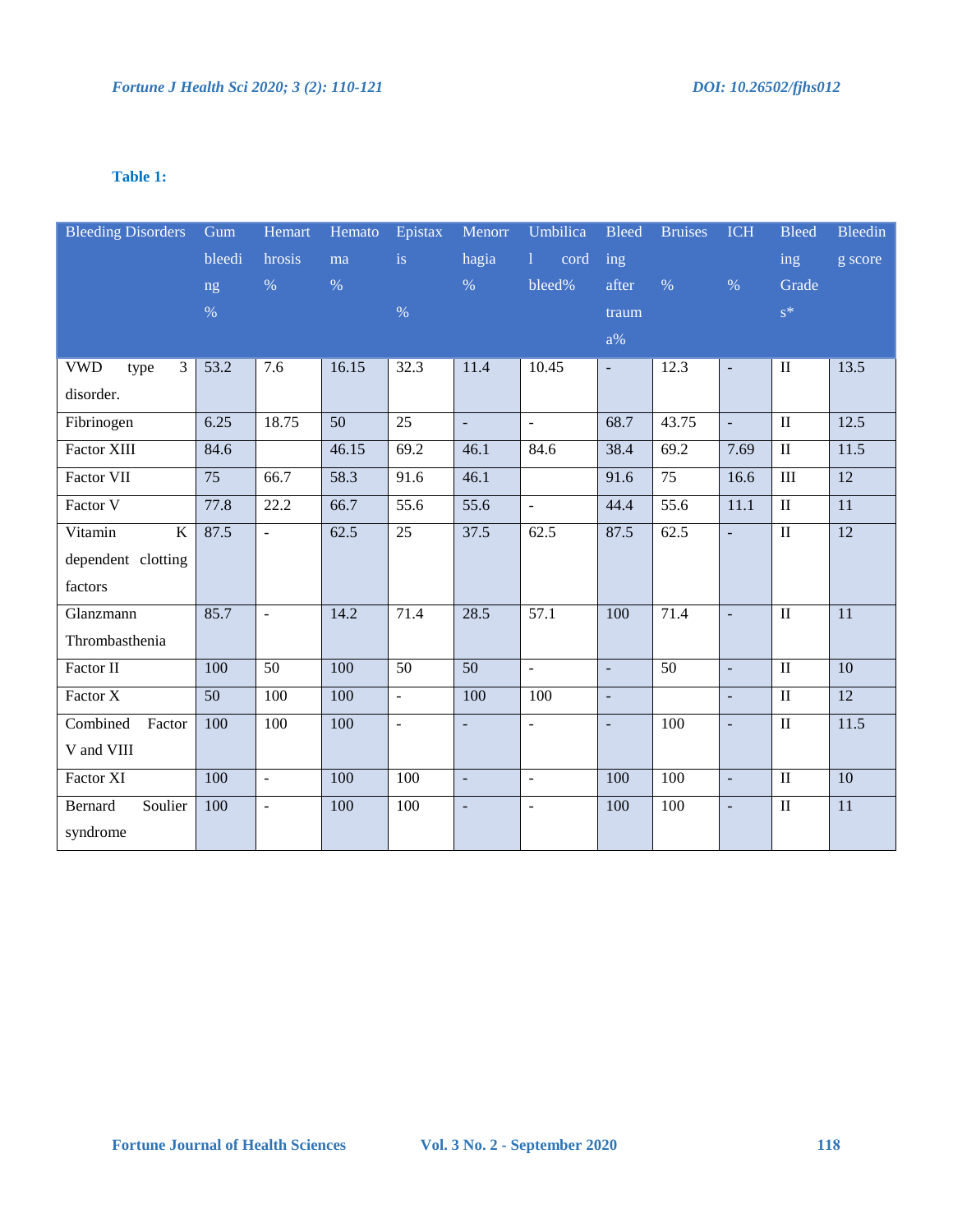## **Discussion**

## **Figure 5:**



In Figure 5, we compared our results with a study conducted to investigate patients with recessively inherited coagulation disorders from Italy, Iran [1], and India [27] countries with high rates of bleeding disorders due to consanguineous marriages. In the present study out of 435 patients suspected of having a bleeding disorder, 80 were diagnosed as having rare bleeding disorders. After hemophilia A with 148 patients, vWD type 3 was the most common with 95 patients (33.5%), although, in a similar, local study, the percentage was 51.4% [28], in Iran, it was 50% and in Italy just 4% [1]. The second most common deficiency found in this study was fibrinogen deficiency in 16 patients (20%). In an earlier, local study, it occurred at a rate of 2.9% [28], 11% in the Iranian study, 8% in the Italian study [1], and 10% in the Indian study [27]. This bleeding disorder is a clinically important diagnosis in this geographical location because if diagnosed early it can prevent fatal bleeding episodes. GT, a relatively wellunderstood platelet disorder, was diagnosed in 7 (8.75%) of patients, the rate of diagnosis was 6.9% in the Iranian study, 4.7% in the Italian study, and 8.1% in an earlier Pakistani study.

## **Conclusion**

It can be concluded from this data that hemophilia A is considered to be highly prevalent among all bleeding disorders. Hemophilia A is more frequent than hemophilia B. VWD type 3 has the highest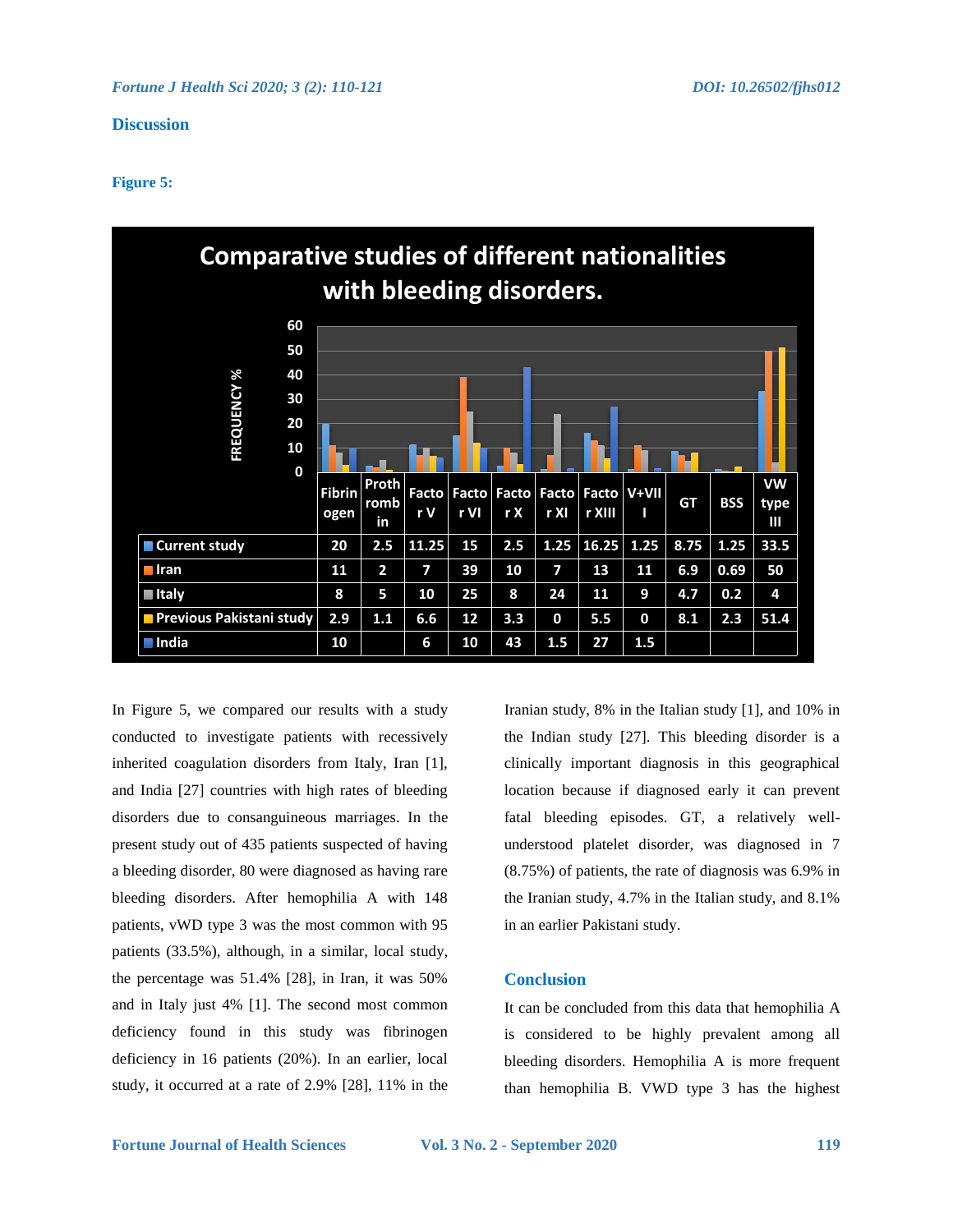#### *Fortune J Health Sci 2020; 3 (2): 110-121 DOI: 10.26502/fjhs012*

incidence amongst the ARBDs in our study cohort followed by fibrinogen deficiency. Glanzmann thrombasthenia was found to be the third most common disorder among ARBDs. The incidence of autosomal recessive bleeding disorders in this region is higher than previously thought.

## **References**

- 1. Mannucci PM, Duga S, Peyvandi F. Recessively inherited coagulation disorders. Blood 104 (2004): 1243-1252.
- 2. Bhopal RS, Petherick ES, Wright J, et al. Potential social, economic and general health benefits of consanguineous marriage: results from the Born in Bradford cohort study. European Journal of Public Health (2013).
- 3. Hussain R, Bittles AH. The prevalence and demographic characteristics of consanguineous marriages in Pakistan. Journal of Biosocial Science 30 (1998): 261- 275.
- 4. Sajid R, Khalid S, Mazari N, et al. Clinical audit of inherited bleeding disorders in a developing country. Indian J Pathol Microbiol 53 (2010): 50-53
- 5. Sajid R, Khalid S, Mazari N, et al. Clinical audit of inherited bleeding disorders in a developing country. Indian Journal of Pathology and Microbiology 53 (2010): 50.
- 6. Castaman G, Federici AB, Rodeghiero F, et al. Von Willebrand's disease in the year 2003: towards the complete identification of gene defects for correct diagnosis and treatment. Haematologica. 88 (2003): 94- 108.
- 7. Borhany M, Shamsi T, Naz A, et al. Congenital bleeding disorders in Karachi, Pakistan. Clinical and Applied Thrombosis/Hemostasis. 17 (2011): E131- E137.
- 8. Lanza F. Bernard-Soulier syndrome (hemorrhagiparous thrombocytic dystrophy). Orphanet Journal of Rare Diseases 1 (2006): 1-6.
- 9. Andrews RK, Berndt MC. Bernard-Soulier syndrome: an update. Seminars in Thrombosis and Hemostasis 39 (2013): pp. 656-662.
- 10. Nurden AT. Glanzmann thrombasthenia. Orphanet Journal of Rare Diseases 1 (2006): 10.
- 11. Nurden AT, Pillois X, Nurden P. Understanding the genetic basis of Glanzmann thrombasthenia: implications for treatment. Expert Review of Hematology 5 (2012): 487-503.
- 12. Peyvandi F, Cattaneo M, Inbal A, et al. Rare Bleeding Disorders. Haemophilia. 14 (2008): 202-210.
- 13. Lancellotti S, Basso M, De Cristofaro R. Congenital prothrombin deficiency: an update. Seminars in Thrombosis and Hemostasis 39 (2013): pp. 596-606.
- 14. Huang JN, Koerper MA. Factor V deficiency: a concise review. Haemophilia : the official journal of the World Federation of Hemophilia 14 (2008): pp. 1164-1169.
- 15. Zhang B, McGee B, Yamaoka JS, et al. Combined deficiency of factor V and factor VIII is due to mutations in either LMAN1 or MCFD2. Blood 107 (2006): 1903-1907.